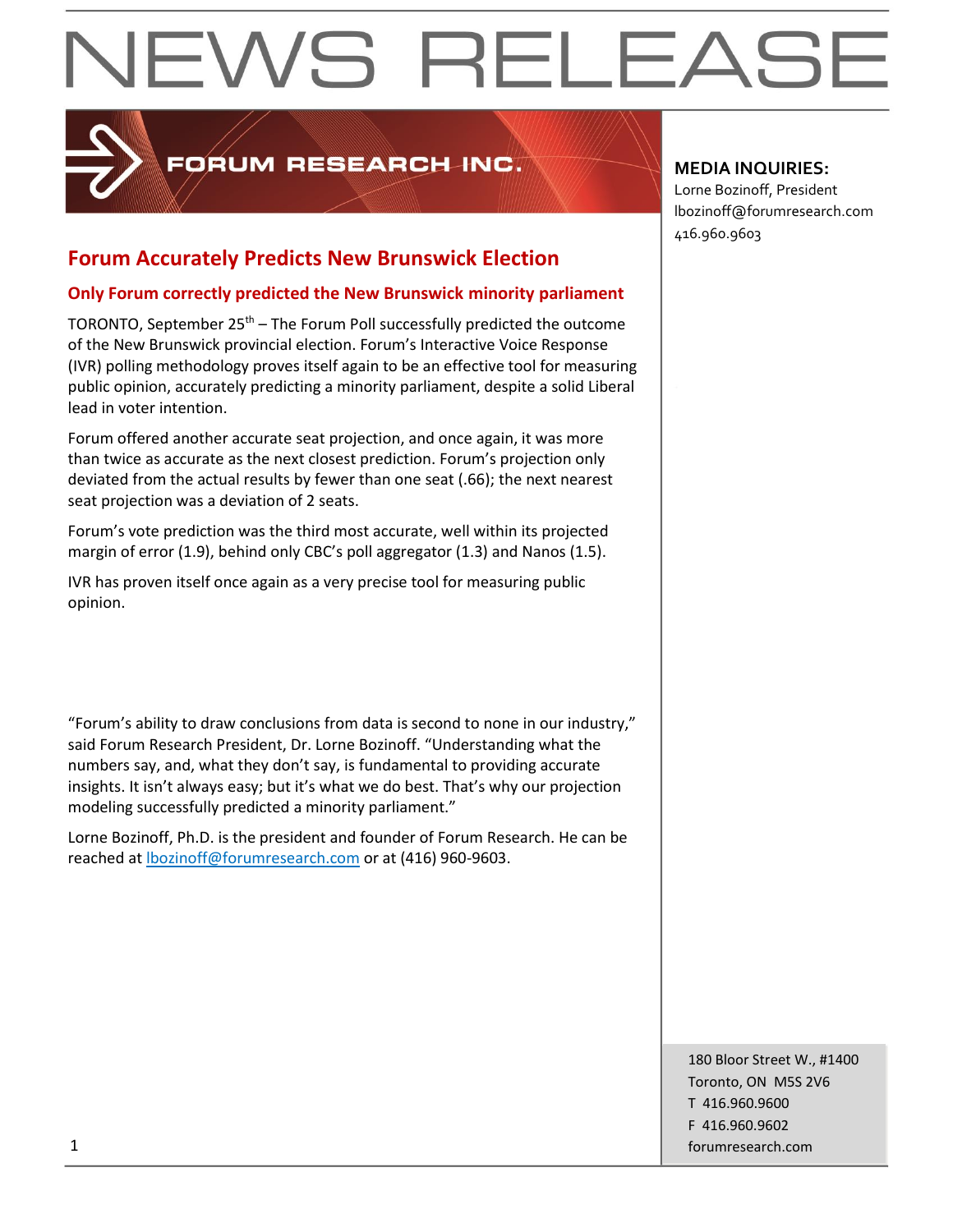## **NEWS RELEASE**

## FORUM RESEARCH-INC.

#### **MEDIA INQUIRIES:**

Lorne Bozinoff, President lbozinoff@forumresearch.com 416.960.9603

#### **Methodology**

Forum only used the final election prediction numbers published by each organization prior to Election Day.

To calculate the average deviation Forum Research compared survey results per party to actual election results. The deviation per party was then averaged to determine overall accuracy in predicting the election.

180 Bloor Street W., #1400 Toronto, ON M5S 2V6 T 416.960.9600 F 416.960.9602 2 forumresearch.com